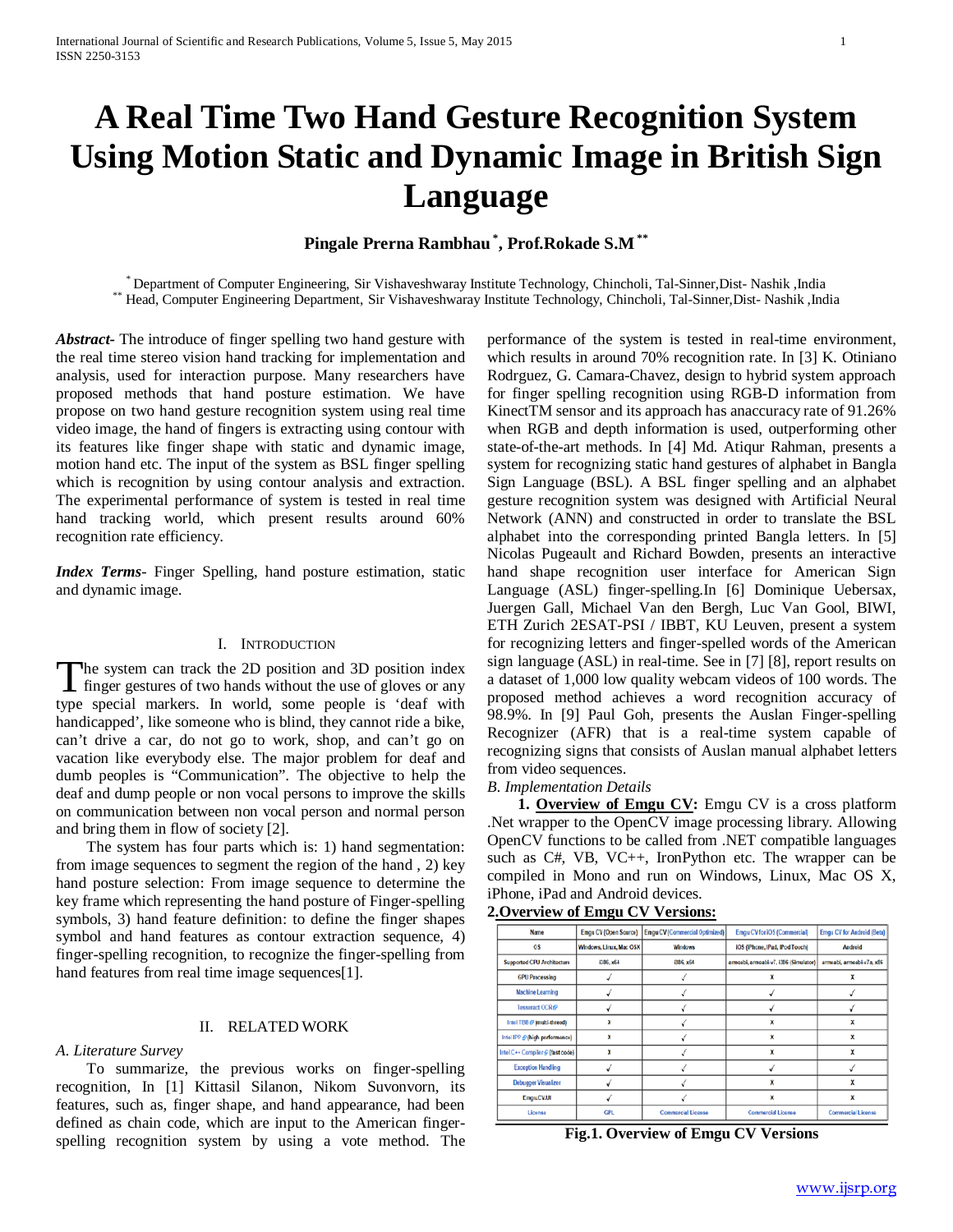# **3.Advantage of Emgu CV**

- Cross Platform
- Image class with Generic Color and Depth
- Automatic garbage collection
- XML Serializable Image
- XML Documentation and intellisense support
- The choice to either use the Image class or direct invoke functions from OpenCV

#### **4.Architecture Overview**



**Fig.2. Architecture of EmguCV**

 Emgu CV has two layers of wrapper as shown above Fig.2 • The basic layer (layer 1) contains function, structure and enumeration mappings which directly reflect those in OpenCV.

• The second layer (layer 2) contains classes that mix in advantanges from the .NET world.

## **5.Wrapping OpenCV**

 **I. Function Mapping - Emgu.CV.CvInvoke:** The CvInvoke class provides a way to directly invoke OpenCV function within .NET languages. Each method in this class corresponds to a function in OpenCV of the same name. For example, a call to:

*IntPtr image = CvInvoke.cvCreateImage(new System.Drawing.Size(400, 300), CvEnum.IPL\_DEPTH.IPL\_DEPTH\_8U, 1);*

is equivalent to the following function call in C

IplImage\*image=cvCreateImage(cvSize(400,300),

#### IPL\_DEPTH\_8U, 1);

 Both of which create a 400x300 of 8-bit unsigned grayscale image.

 II.Structure Mapping - Emgu.CV.Structure.Mxxx: This type of structure is a direct mapping to OpenCV structures.

 III. Enumeration Mapping - Emgu.CV.CvEnum: The CvEnum namespace provides direct mapping to OpenCV enumerations. For example,

 *CvEnum.IPL\_DEPTH.IPL\_DEPTH\_8U* has the same value as IPL DEPTH  $SU$  in OpenCV; both of which equals 8.

#### **6.Depth and Color as Generic Parameter:**

 An Image is defined by its generic parameters: **color** and **depth**. To create a 8bit unsigned Grayscale image, in Emgu CV it is done by calling

Image<Gray, Byte> image = new Image<Gray, Byte>( width, height);

 Not only this syntax make you aware the color and the depth of the image, it also restrict the way you use functions and capture errors in compile time. For example, the SetValue(TColor color, Image<Gray,Byte> mask) function in Image $\langle TColor, TDepth \rangle$  class (version  $\geq 1.2.2.0$ ) will only accept colors of the same type, and mask has to be an 8-bit unsigned grayscale image. Any attempts to use a 16-bit floating point or non-grayscale image as a mask will results a compile time error!

#### **7. Creating Image:**

 Although it is possible to create image by calling CvInvoke.cvCreateImage, it is suggested to construct a

Image<TColor, TDepth> object instead. There are several advantages using the managed Image<TColor,TDepth> class.

- Memory is automatically released by the garbage collector
- Image<TColor, TDepth> class can be examined by Debugger Visualizer
- Image<TColor, TDepth> class contains advanced method that is not available on OpenCV, for example, generic operation on image pixels, conversion to Bitmap etc.

## **I.Image Color:**

 The first generic parameter of the Image class specific the color of the image type. For example

Image<Gray, ...> img1;

indicates that img1 is a single channel grayscale image.

#### **Color Types supported include:**

• Gray

- Bgr (Blue Green Red)
- Bgra (Blue Green Red Alpha)
- Hsv (Hue Saturation Value)
- Hls (Hue Lightness Saturation)
- Lab (CIE L\*a\*b\*)
- Luv (CIE  $L^*u^*v^*$ )
- Xyz (CIE XYZ.Rec 709 with D65 white point)
- Ycc (YCrCb JPEG)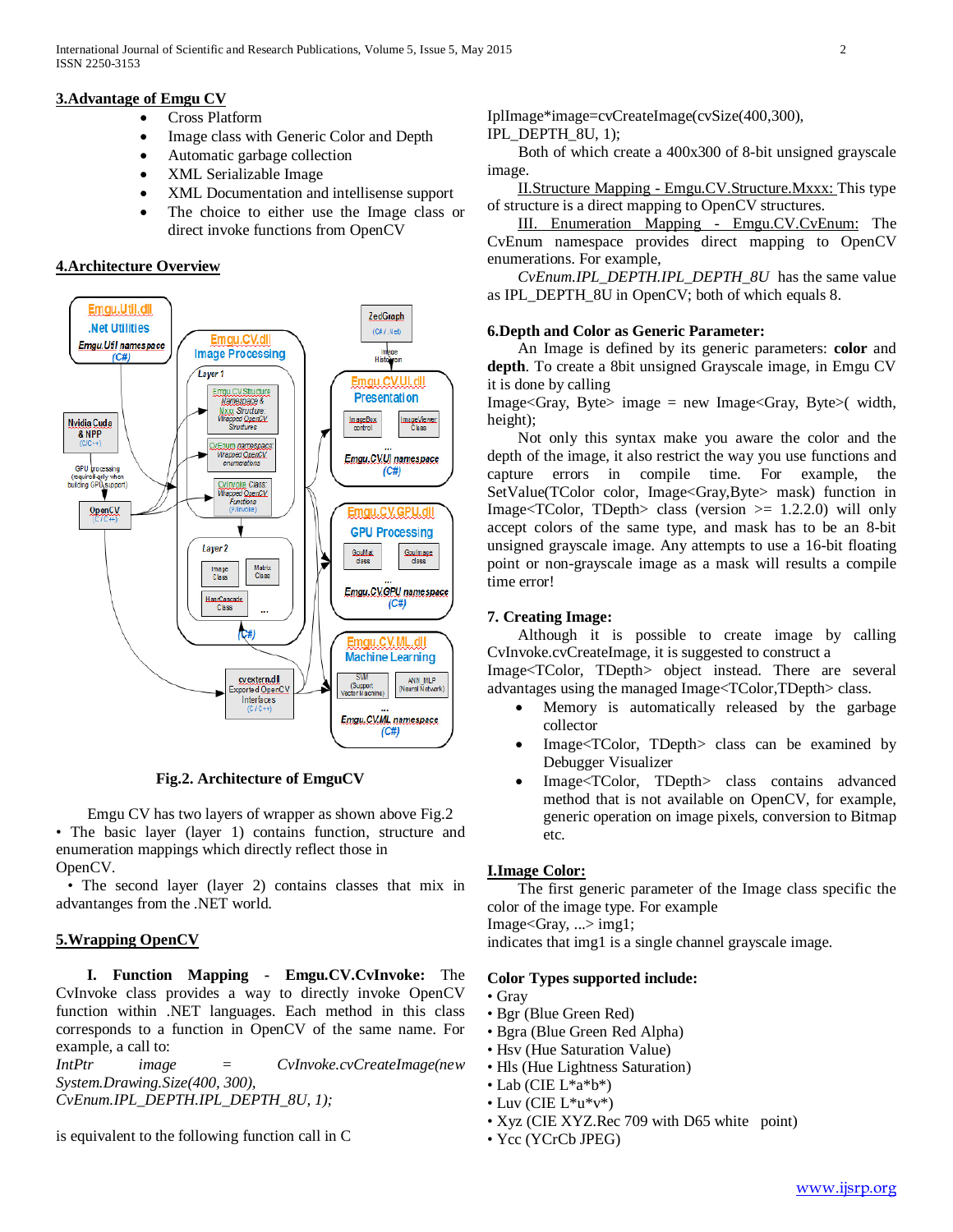# **II. Image Depth:**

 Image Depth is specified using the second generic parameter Depth. The types of depth supported in Emgu CV 1.4.0.0 include

- Byte
- SByte
- Single (float)
- Double
- UInt16
- $\bullet$  Int16
- $\bullet$  Int32 (int)

# **a. Creating a new image:**

 To create an 480x320 image of Bgr color and 8-bit unsigned depth. The code in C# would be

 *Image<Bgr, Byte> img1 = new Image<Bgr, Byte>(480, 320);*

 If you wants to specify the background value of the image, let's say in Blue. The code in C# would be

 *Image<Bgr, Byte> img1 = new Image<Bgr, Byte>(480, 320, new Bgr(255, 0, 0));*

## **b. Reading image from file:**

 Creating image from file is also simple. If the image file is "MyImage.jpg", in C# it is

*Image<Bgr, Byte> img1 = new Image<Bgr, Byte>("MyImage.jpg");*

## **c. Creating image from Bitmap**

 It is also possible to create an Image<TColor, TDepth> from a .Net Bitmap object. The code in C# would be

*Image<Bgr, Byte> img = new Image<Bgr, Byte>(bmp); //where bmp is a Bitmap*

# **8. Methods:**

## **Naming Convention**

• Method XYZ in Image<TColor, TDepth> class corresponds to the OpenCV function cvXYZ. For example,

*Image<TColor, TDepth>.Not()*

function corresponds to cvNot function with the resulting image being returned.

Method XYZ is usually the same as Method XYZ except that the operation is performed inplace rather than returning a value. For example,

*Image<TColor, TDepth>.\_Not()*

function performs the bit-wise inversion inplace.

## **9.Drawing Objects on Image:**

 The Draw( ) method in *Image< Color, Depth>* can be used to draw different types of objects, including fonts, lines, circles, rectangles, boxes, ellipses as well as contours. Use the documentation and intellisense as a guideline to discover the many functionality of the Draw function.

## **10. Color and Depth Conversion:**

 Converting an *Image<TColor, TDepth>* between different colors and depths are simple. For example, if you have Image<Bgr, Byte> img1 and you wants to convert it to a grayscale image of Single, all you need to do is *Image<Gray, Single> img2 = img1.Convert<Gray, Single>();*

# **11.Displaying Image:**

# **Using ImageBox:**

 Emgu CV recommends the use of ImageBox control for display purpose, for the following reasons:

- ImageBox is a high performance control for displaying image. Whenever possible, it displays a Bitmap that shares memory with the Image object, therefore no memory copy is needed (very fast).
- The user will be able to examine the image pixel values, video frame rates, color types when the image is being displayed.
- It is convenient to perform simple image operations with just a few mouse clicks.

# III. MATHEMATICAL MODEL

## *Problem Definition:*

 The real time input image is processed in order to identify pixels that depict human hands.

Let A be a user ;such that  $A = \{U, S, H, M, L, C, T | \Phi a \}$  where U represent the set of all pixels of an image;  $U=[u1,u2, \ldots, u_n]$ ; M be the subset of U Corresponding to foreground pixels where to identify a human body such that  $M = \{m1, m2, \ldots mn\}$ ;

and S be the subset of U containing pixels that are skin colored. And H stand for the sets of pixels that depict human hands. The relations between the above mentioned sets are illustrated in the Venn diagram shown in Fig. 6. The implicit assumption in the above formulation is that H is a subset of M, i.e. hands always belong to the foreground.



# **Fig. 3 Venn diagram representing the relationship between the pixel sets U, M, S and H.**

## *Activity1*

Let fs be a rule of S and H into U such as H be binary random variables (i.e taking values in 0,1), indicating whether a pixel belongs to S and H, such as:  $(s1, s2, \ldots, sn)| \geq \{h1, h2, \ldots, hn\} \in U$ 

# *Activity2*

 let M be a binary variable (determined by the employed foreground subtraction algorithm) that indicates whether a pixel belongs to M such as:  $(s1,s2,\ldots,sn) \in M$ 

*Activity3*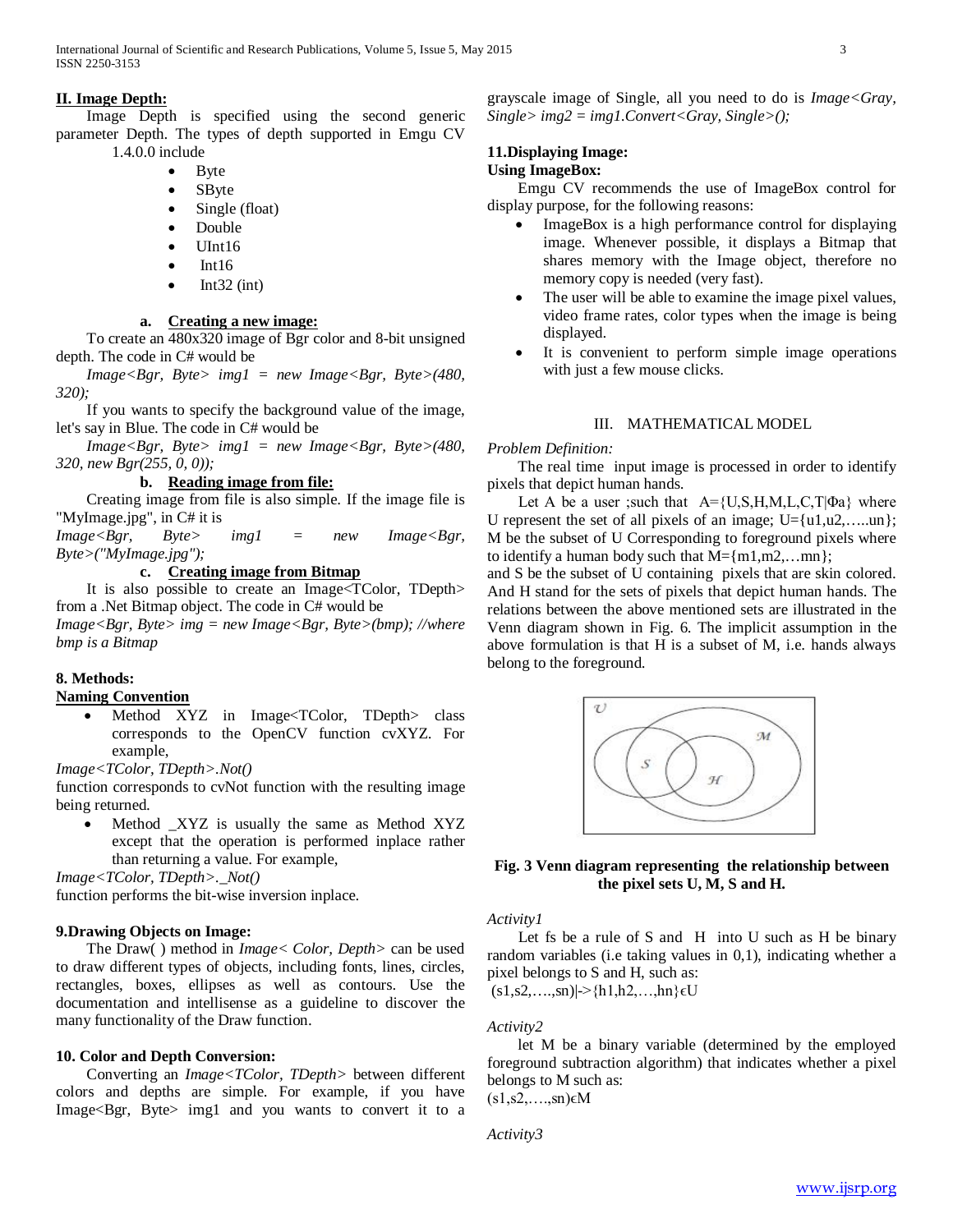International Journal of Scientific and Research Publications, Volume 5, Issue 5, May 2015 4 ISSN 2250-3153

Let L be the 2D location vector containing the pixel image coordinates and let T be a variable that encodes a set of features regarding the currently tracked hypotheses such as  $(11,12,...,ln)|>\{t1,t2,...,tn\} \in U$ 

#### *Activity4*

 Given all the above, the goal of processing is to compute whether a pixel belongs to a hand, given

(a) the color c of a single pixel,

 (b) the information m on whether this pixel belongs to the background (i.e.  $M = m$ ) and, (c) the values l and t of L and T, respectively. Specify , the conditional probability:

 $P(h) = P(H=1;C=c; T=t; L=l M=m)$ 

 To perform this estimation to finding conture compression nodes{ S0,S1,S2,S3,S4.S5} in the correspond to random variables that represent degrees of belief on particular aspects of the problem. The edges in the graph are parameterized by conditional probability distributions that represent causal dependencies between the involved variables.

#### *Efficiency factor:*

- S0: Foreground pixel(M)
- S1: Pixel Location (L)
- S2: Skin colored Object (S)
- S3: Hand Pixel (H)
- S4: Perceived Color(C)
- S5: Top-Down Information (T)



**Fig. 4 Proposed Factors relationship**





**Fig. 5. State diagram for whole system**



- S1: Enter in Phase I( Sign to text conversion)
- S2: Enter in Phase II(Text to sign conversion)
- S3: Output of Phase I
- S4: Output of Phase II



**Fig. 6. State diagram for phase I system**

- q0: Start System
- q1: Web Initialization (Web camera using USB)
- q2: Web Initialization (laptop camera )
- q3: Capture image
- q4: Skin color extraction
- q5: Hand segmentation
- q6: Mapping of image to corresponding alphabets
- q7: Construct sentence
- q8: Show output text
- q9: speech conversion



**Fig. 7. State diagram for phase II system**

- q0: Start system
- q1: Provide sentence to the computer
- q2: word, alphabet separation
- q3: Mapping of Character to each image
- q4: Show the images on system
	- IV. RESULT ANALYSIS

*Phase II: Text to sign conversion*



**Fig. 8 Phase II:Text to sign conversion**

 In this sentences are scanned entered by user and then alphabets separation module separate the alphabets from sentences and corresponding image is display to viewers.

## *Phase I: sign to text conversion*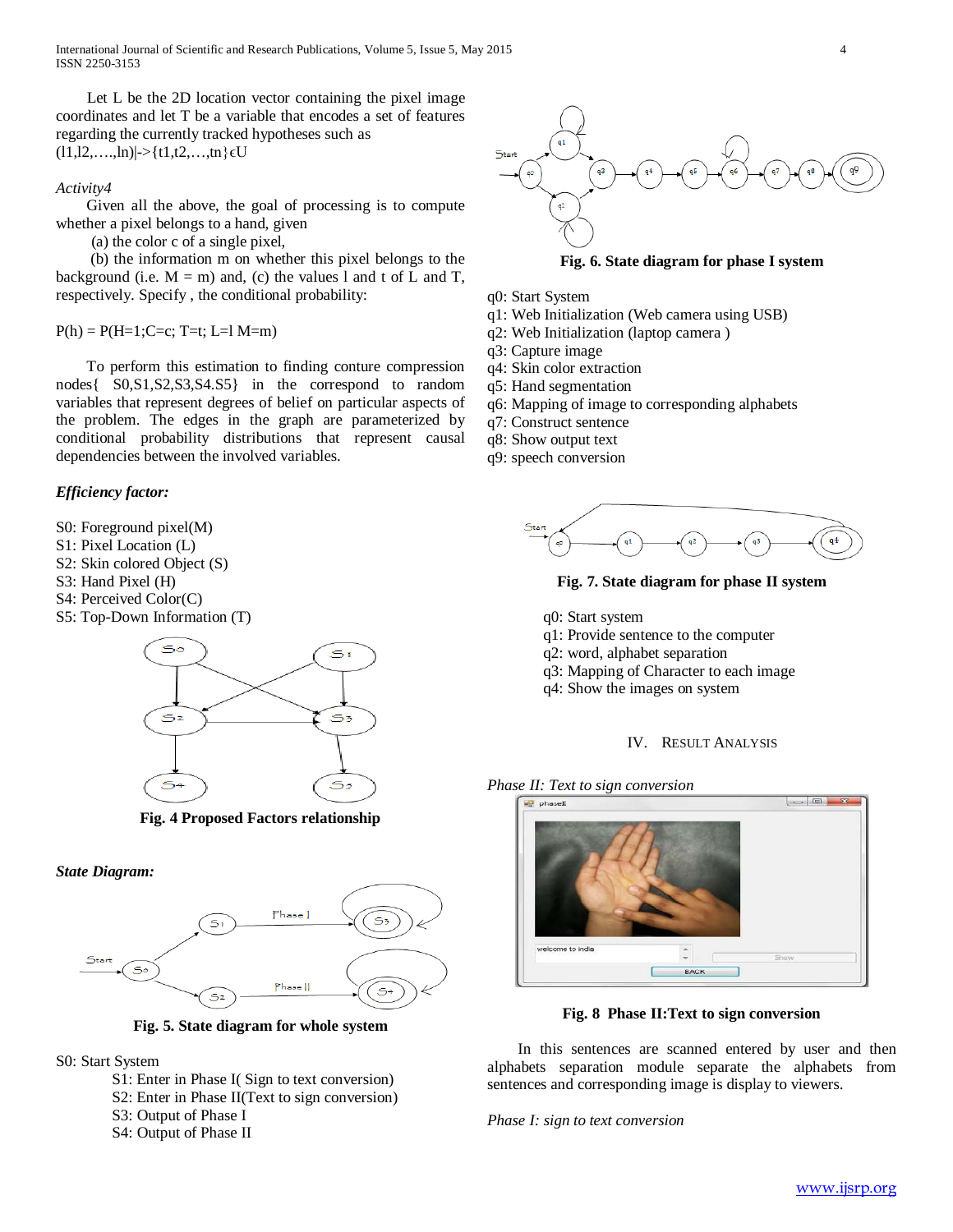Sign processing phase is the result of methods describe above that frame grabber, hull drawing, contour extraction and sign mapping. In output screen it display two sections first section displays input from user and second section displays binary images of capture image. At the bellow side It displays the text generated and button for speech conversion. In order to verify the efficiency of the proposed gesture recognition algorithm, an Intel Core with an USB camera is used in this experiment, and the program is coding under OpenCV.



**Fig. 9 Phase I: sign to text conversion**

#### V. EXPERIMENTAL RESULTS

 In this section we represent the recognition results on Real Time Two Hand Gesture Recognition System Using Motion Static and Dynamic Image in British Sign Language.



**Fig.10 Experimental Results**



**Fig.11 Database of 0 to 9 numbers and Preprocessing results**



**Fig.12 Database of 26 sign alphabets and Preprocessing results**

#### VI. CONCLUSION

 In this paper, present a simple model of static and dynamic gestures of British Sign Language alphabet recognition system, does not require any special markers or The motivation for this hand tracker was a desktop-based two-handed interaction system in which a user can select and manipulate geometric in real time using natural hand motions. And finally with the help of this software communication barrier and dumb people and normal people get reduced.

#### ACKNOWLEDGMENT

 We would like to express our sincere thanks and deep sense of gratitude to personnel who helped us during collection of data and give us their rare and valuable guidance for the preparation presentation of the report. We express our grateful acknowledgement to Prof.S.M.Rokade for giving us kind guidance inspiration to complete this report. We extend our sincere thanks to the Prof.S.M.Rokade Head of Computer Engineering Department. We also express our gratitude to our parents for their encouragement While concluding this acknowledgement we also express our sincere thanks to our friends, well wishers, our colleagues, staff members of SVIT,chincholi who extended their kind cooperation to complete this report.

#### **REFERENCES**

- [1] Kittasil Silanon,Nikom Suvonvorn,"Finger- Spelling Recognition System using Fuzzy Finger Shape and Hand Appearance Features",ISBN: 978-1- 4799-3724-0/14/\$31.00 2014 IEEE.
- [2] Pingale Prerna Rambhau."Recognition of Two Hand Gestures of word in British Sign Language (BSL)".International Journal of Scientific and Research Publications,Volume 3, Issue 10, October 2013 ISSN 2250-3153.
- [3] Stephan Liwicki, Mark Everingham, Automatic Recognition of Finger spelled Words in BritishSign Language, in Proc. IEEE Computer Society Conference on Computer Vision and Pattern Recognition Workshops, pp. 50-57, Miami, FL, USA, June, 2009.
- [4] R. Feris, M. Turk, R. Raskar, K. Tan, and G. Ohashi. Exploiting depth discontinuities for vision-based fingerspelling recognition. In In IEEE Workshop on Real-time Vision for Human-Computer Interaction, 2004.
- [5] X.D. Huang, Y. Ariki, and M. A. Jack. Hidden Markov Models for Speech Recognition. Edinburgh University Press, 1990.
- [6] L. R. Rabiner. A tutorial on hidden Markov models And selected applications in speech recognition. Proc. IEEE, 77:257286, 1989/, 2011.